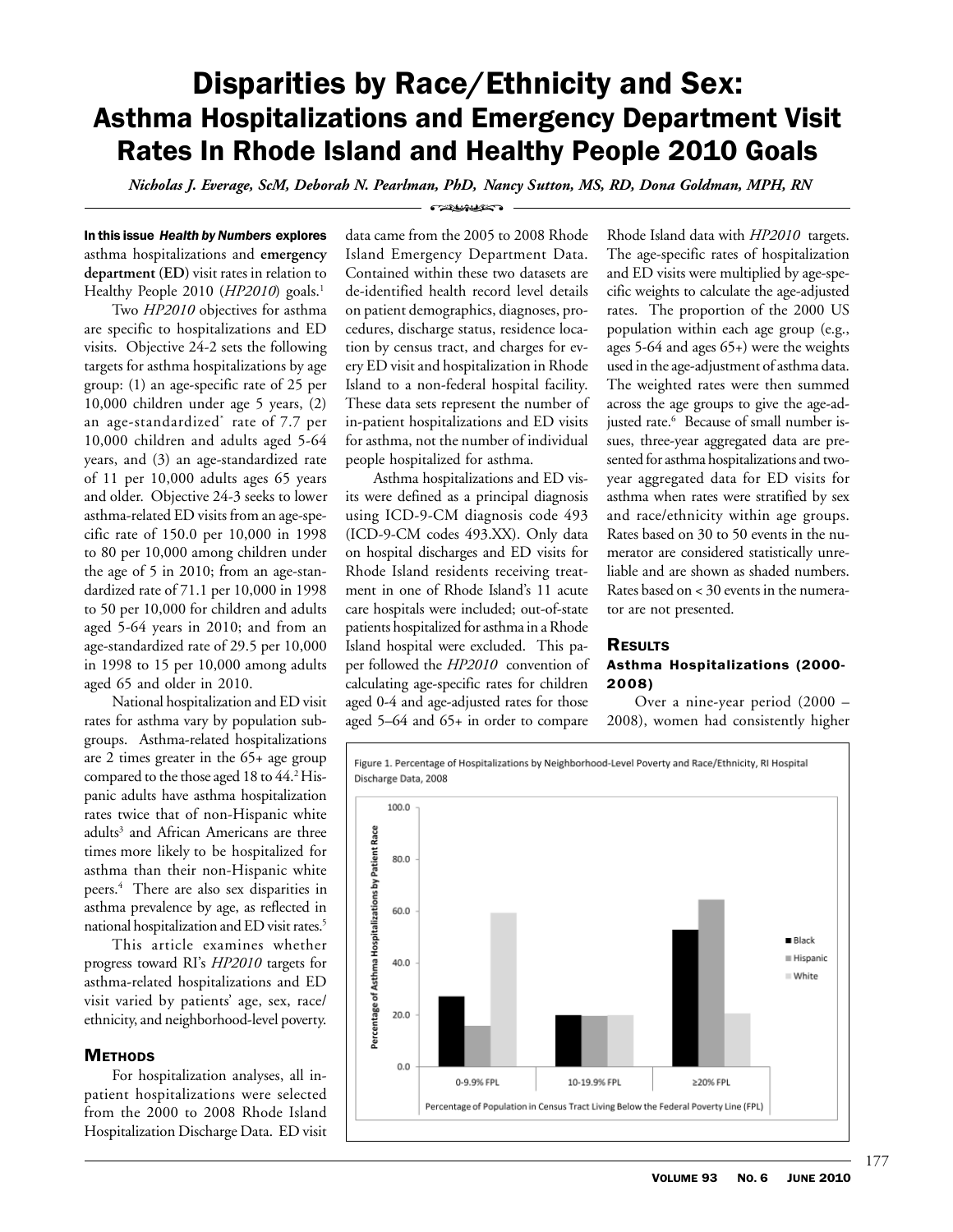hospitalization rates compared to men. (Table 1) However, when stratifying data by sex and age, the highest asthma hospitalization rates were found for boys aged 0-4. For boys younger than age 5, the asthma hospitalization rate ranged from an average 52.6 per 10,000 population between 2000-2002 to 57.7 per 10,000 population in 2006-2008. This sex and age disparity was reversed in the oldest age group. Between 2000 and 2008, women 65 and older had two to three times greater age-adjusted hospitalization rates compared to men 65 and older. In this same time period, the age-adjusted rate for men 65+ was at or below the *HP2010* target.

Asthma hospitalization rates indicate persistent disparities among racial and ethnic groups. Across all time periods, non-

| <b>Hospital Discharge Year</b>           |               |           |                   |                         |               |                                                                                                                |                         |               |             |                                   |
|------------------------------------------|---------------|-----------|-------------------|-------------------------|---------------|----------------------------------------------------------------------------------------------------------------|-------------------------|---------------|-------------|-----------------------------------|
|                                          | 2000          | 2001      | 2002              | 2003                    | 2004          | 2005                                                                                                           | 2006                    | 2007          | 2008        | Healthy<br>People<br>2010<br>Goal |
| Sex<br>Male                              | 8.30          | 9.83      |                   | 10.37 10.58             | 9.51          |                                                                                                                | 10.60 9.63              |               | 10.31 12.64 | N/A                               |
| Female                                   | 13.21         |           |                   | 14.99 15.05 16.84 15.81 |               |                                                                                                                | 17.61 17.26 16.93 17.64 |               |             | N/A                               |
| Race/Ethnicity                           |               |           |                   |                         |               |                                                                                                                |                         |               |             |                                   |
| White                                    | 9.08          |           | 10.45 10.67 11.31 |                         |               | 11.26 12.43 11.76 11.59 12.29                                                                                  |                         |               |             | N/A                               |
| Black<br>Hispanic                        |               |           |                   |                         |               | 23.62 30.60 31.36 37.34 28.94 32.98 32.70 34.30 40.67<br>14.18 15.51 19.17 19.25 16.37 17.02 16.99 19.90 23.98 |                         |               |             | N/A<br>N/A                        |
| Race/Ethnicity by<br>Age                 |               |           |                   |                         |               |                                                                                                                |                         |               |             |                                   |
|                                          |               |           |                   |                         |               |                                                                                                                |                         |               |             | Healthy                           |
| White                                    |               |           |                   |                         |               |                                                                                                                |                         |               |             | People<br>2010                    |
| $0 - 4$                                  |               | 2000-2002 |                   |                         | 2003-2005     |                                                                                                                |                         | 2006-2008     |             | Goal<br>25                        |
| $5 - 64$ *                               | 33.97<br>7.93 |           |                   |                         | 41.26<br>8.35 |                                                                                                                |                         | 38.38<br>8.30 |             |                                   |
| $65 +$ *                                 |               | 12.35     |                   |                         | 17.23         |                                                                                                                |                         | 18.88         |             | 7.7<br>11                         |
|                                          |               |           |                   |                         |               |                                                                                                                |                         |               |             |                                   |
| <b>Black</b>                             |               |           |                   |                         |               |                                                                                                                |                         |               |             | Healthy<br>People<br>2010<br>Goal |
| $0 - 4$                                  |               | 61.93     |                   |                         | 70.16         |                                                                                                                |                         | 89.45         |             | 25                                |
| $5 - 64$ *                               |               | 25.28     |                   |                         | 29.13         |                                                                                                                |                         | 30.37         |             | 7.7                               |
| $65 +$ *                                 |               | 32.05     |                   |                         |               | 98888 <b>30 20</b> 38888                                                                                       |                         | 36.64         |             | 11                                |
| Hispanic                                 |               |           |                   |                         |               |                                                                                                                |                         |               |             | Healthy<br>People<br>2010<br>Goal |
| $0 - 4$                                  |               | 49.65     |                   |                         | 59.31         |                                                                                                                |                         | 58.50         |             | 25                                |
| $5 - 64$ *                               |               | 12.34     |                   |                         | 12.03         |                                                                                                                |                         | 15.24         |             | 7.7                               |
| $65 +$ *                                 |               |           | 140.4823333       |                         | 42.55         |                                                                                                                |                         | 55.85         |             | 11                                |
| Sex by Age                               |               |           |                   |                         |               |                                                                                                                |                         |               |             |                                   |
| Male                                     |               |           |                   |                         |               |                                                                                                                |                         |               |             | Healthy<br>People                 |
|                                          |               | 2000-2002 |                   |                         | 2003-2005     |                                                                                                                |                         | 2006-2008     |             | 2010<br>Goal                      |
| $0-4$                                    |               | 52.58     |                   |                         | 58.55         |                                                                                                                |                         | 57.65         |             | 25                                |
| $5 - 64*$                                |               | 6.60      |                   |                         | 6.47          |                                                                                                                |                         | 7.24          |             | 7.7                               |
| $65 +$ *                                 |               | 6.53      |                   |                         | 10.92         |                                                                                                                |                         | 11.87         |             | 11                                |
| Females                                  |               |           |                   |                         |               |                                                                                                                |                         |               |             | Healthy<br>People<br>2010<br>Goal |
| $0 - 4$                                  |               | 27.08     |                   |                         | 37.33         |                                                                                                                |                         | 35.68         |             | 25                                |
| $5 - 64*$                                |               | 12.34     |                   |                         | 13.19         |                                                                                                                |                         | 12.93         |             | 7.7                               |
| $65 + *$                                 |               | 18.97     |                   |                         | 24.54         |                                                                                                                |                         | 27.81         |             | 11                                |
| Age-Specific Rate<br>† Age-Adjusted Rate | Ξ             |           | and 50 events     | cells values between 30 |               |                                                                                                                |                         |               |             |                                   |

Hispanic blacks under age 65 had hospitalization rates two to more than three times that of non-Hispanic whites younger than age 65. In 2006-2008, for example, the asthma hospitalization rate for non-Hispanic black children aged 0-4 was 89.5 per 10,000 population, but only 38.4 for non-Hispanic white children under age 5. For the population aged 5-64, the asthma hospitalization rate for non-Hispanic blacks was 30.4 per 10,000 population, but was only 8.3 per 10,000 population for non-Hispanic whites. (Table 1) Between 2000 and 2008, asthma hospitalization rates for Hispanics were approximately 1.5 to 2.0 times the rate of non-Hispanic whites. In fact, Hispanics 65 and older had the highest age-adjusted asthma hospitalization rates among their white and black peers (2006-2008: Hispanics— 55.9 per 10,000; non-Hispanic blacks— 36.6 per 10,000; non-Hispanic whites— 18.9 per 10,000). Only hospital discharges for asthma among non-Hispanic whites aged 5-64 were close to *HP2010* targets as measured in the period from 2006-2008.

#### Emergency Department (ED) Visits for Asthma (2005-2008)

Over the four-year period from 2005-2008, ED visit rates for asthma were four to five times and nearly three times greater for non-Hispanic blacks and Hispanics, respectively, than those for non-Hispanic whites, in which there were only 38.2 ED visits for asthma per 10,000 population.

Within age groups, the asthma ED visit rates for non-Hispanic whites aged 5-64 and aged 65+ were below *HP2010* targets for all time periods. In 2005- 2006 and 2007-2008, the asthma ED visit rate for non-Hispanic white children under aged 0-4 was only slightly higher than the *HP2010* target of 80 per 10,000 population (84.6 and 94.5 per 10,000 population, respectively).

The asthma ED visit rates from 2005-2008 for non-Hispanic blacks and Hispanics aged 0-4 and 5-64 far exceeded the *HP2010* goals. In particular, from 2007-2008, non-Hispanic black children aged 0-4 had 324.3 asthma ED visits rates per 10,000 children (*HP2010* Goal: 80), with Hispanic children having 149.7 asthma ED visits per 10,000 children.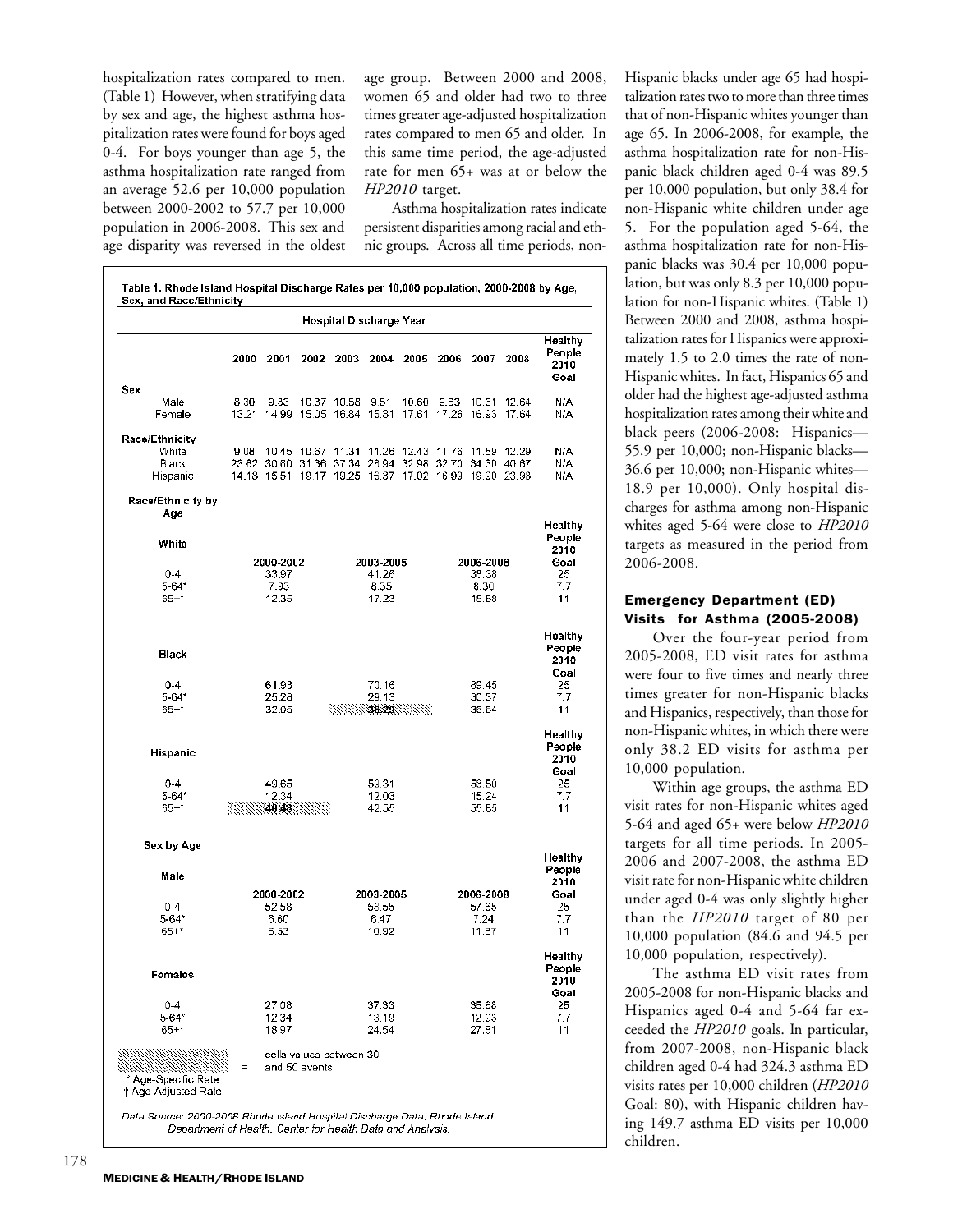Overall, women had higher rates of ED visits than men, but the difference was relatively small. However, when broken down by age group, boys aged 0-4 had a much higher two-year average age-specific ED visit rate (181.0 per 10,000 in 2007- 2008) compared to girls aged 0-4 (98.8 per 10,000 in 2007-2008). In 2007- 2008, males aged 5-64 and 65+ had ageadjusted asthma ED visit rates that were well below the *HP2010* goals of 50 per 10,000 population for ages 5-64 and 15 per 10,000 population, respectively (males

| Race/Ethnicity<br><b>Emergency Department Year</b> |                |                |                |                |                                       |  |  |  |  |  |
|----------------------------------------------------|----------------|----------------|----------------|----------------|---------------------------------------|--|--|--|--|--|
|                                                    | 2005           | 2006           | 2007           | 2008           | Healthy<br>People 2010<br>Goal        |  |  |  |  |  |
| Sex                                                |                |                |                |                |                                       |  |  |  |  |  |
| Male<br>Female                                     | 44.41<br>54.40 | 43.33<br>54.17 | 42.81<br>53.16 | 47.10<br>55.38 | N/A<br>N/A                            |  |  |  |  |  |
| Race/Ethnicity                                     |                |                |                |                |                                       |  |  |  |  |  |
| White                                              | 39.17          | 37.04          | 36.54          | 38.24          | N/A                                   |  |  |  |  |  |
| Black                                              | 133.27         | 139.72         | 149.73         | 151.50         | N/A                                   |  |  |  |  |  |
| Hispanic                                           | 78.97          | 88.17          | 82.22          | 92.55          | N/A                                   |  |  |  |  |  |
| Race/Ethnicity                                     |                |                |                |                |                                       |  |  |  |  |  |
| by Age                                             | 2005-2006      |                | 2007 - 2008    |                |                                       |  |  |  |  |  |
| White                                              |                |                |                |                | Healthy<br>People 2010<br>Goal        |  |  |  |  |  |
| $0 - 4$                                            |                | 84.63          | 94.50          | 80             |                                       |  |  |  |  |  |
| $5 - 64$ *                                         |                | 41.90          |                | 41.24          | 50                                    |  |  |  |  |  |
| $65 +$ *                                           |                | 13.21          |                | 10.61          | 15                                    |  |  |  |  |  |
| Black                                              |                |                |                |                | Healthy<br>People 2010<br>Goal        |  |  |  |  |  |
| $0 - 4$                                            |                | 261.99         | 324.27         |                | 80                                    |  |  |  |  |  |
| 5-64*                                              |                | 127.95         | 140.71         |                | 50                                    |  |  |  |  |  |
| $65 +$ *                                           |                |                |                |                | 15                                    |  |  |  |  |  |
|                                                    |                |                |                |                | Healthy                               |  |  |  |  |  |
| Hispanic                                           |                |                |                |                | People 2010<br>Goal                   |  |  |  |  |  |
| $0 - 4$                                            |                | 133.27         |                | 149.73         | 80                                    |  |  |  |  |  |
| 5-64*                                              |                | 167.13         | 174.77         |                | 50                                    |  |  |  |  |  |
| 65+*                                               |                |                |                |                | 15                                    |  |  |  |  |  |
| Sex by Age                                         |                |                |                |                |                                       |  |  |  |  |  |
| Male                                               |                |                |                |                | Healthy<br>People 2010<br>Goal        |  |  |  |  |  |
| $0 - 4$                                            |                | 164.02         |                | 180.99         | 80                                    |  |  |  |  |  |
| 5-64*                                              |                | 40.57          |                | 41.50          | 50                                    |  |  |  |  |  |
| 65+*                                               |                | 11.82          |                | 8.42           | 15                                    |  |  |  |  |  |
| Female                                             |                |                |                |                | Healthy<br>People 2010<br>Goal        |  |  |  |  |  |
| $0 - 4$                                            |                | 90.95          |                | 98.75          | 80                                    |  |  |  |  |  |
| 5-64*                                              |                | 59.74          |                | 59.97          | 50                                    |  |  |  |  |  |
| $65 +$ *                                           |                | 18.86          |                | 16.14          | 15                                    |  |  |  |  |  |
|                                                    |                |                |                |                | cells values between 30 and 50 events |  |  |  |  |  |
| * Age-Specific                                     |                |                |                |                |                                       |  |  |  |  |  |
| Rate<br>† Age-Adjusted                             |                |                |                |                |                                       |  |  |  |  |  |

Data Source: 2005-2008 Rhode Island Emergency Department Data, Rhode Island Department of Health, Center for Health Data and Analysis.

ages 5-64: 41.5 per 10,000 population; males ages 65+: 8.4 per 10,000 population). Females aged 5-64 and 65+ had age-adjusted ED visit rates that were slightly above the *HP2010* goals (females ages 5-64: 60.0; females ages 65+: 16.1).

To understand the potential relationship between neighborhood factors and asthma-related hospitalizations or ED visits, 2000 US census data were linked to the RI hospital discharge and ED files at the census-tract level. The analysis defined poverty as the percentage of residents living be-

> low the **Federal Poverty Level (FPL),** which depends on family size and income and was categorized as 0%– 9.9%, 10.0%–19.9%, and  $\geq 20.0\%$ .<sup>7</sup> In 2008, 20.6% of hospitalizations among non-Hispanic whites were from census tracts with  $\geq$  20% of residents living below the FPL, while 52.9% of non-Hispanic blacks and 64.5% of Hispanics hospitalizatized for asthma came from impoverished census tracts. (Figure 2) Similarly, in 2008, 22.2% of non-Hispanic whites with ED visits came from census tracts that had greater than or equal to 20% of residents living below the FPL. (Figure 2) However, in 2008, 52.0% of asthma ED visits for non-Hispanic blacks and 61.3% of Hispanics came from impoverished census tracts.

## **DISCUSSION**

Rhode Island has reached some *HP2010* goals. For hospitalizations in the 5-64-year age group, non-Hispanic whites and males met or were near *HP2010* goals for hospitalization rates (*HP2010* target: 7.7 hospitalizations per 10,000). Among those aged 65 and older, only males met the *HP2010* target of 11.0 hospitalizations per 10,000.

Rhode Island met the *HP2010* ED visit rates goals for five population groups: (1) males in the 5-64 year age group, (2) females aged 5-64, (3) males aged 65 and older, (4) females over age 65, and (5) whites aged 65 and older.

Despite these encouraging results, Rhode Island's asthma hospitalization and ED visit rates for non-Hispanic Blacks and Hispanics are moving away from *HP2010* goals. Equally disturbing, asthma hospitalization rates among children in the 0-4 age category far exceeded the rates of other age groups. Boys aged 0-4 with asthma seem to be particularly at risk for severe asthma exacerbations that require either an ED visit or an inpatient hospitalization. The asthma hospitalization rate for boys aged 0-4 years was 2.3 times higher than the *HP2010* target of 25 per 10,000. For girls in this age group the hospital discharge rate was 1.4 times higher than the target. In the 5-64 year old age group and the 65 and older age group, RI data show that females have asthma-related ED visit or hospitalization rates that exceed those of men.

Men and women may experience asthma differently. 8,9 The risk of developing asthma in childhood is significantly higher in boys than girls, with a reversal of the sex ratio after puberty.<sup>8</sup> Not surprisingly, in other studies boys under age 10 have asthma hospitalization rates nearly twice that of girls the same age, but hospital discharge rates for asthma are nearly equal in women and men.<sup>8,10,11</sup> While no clear explanation has been found for sex differences in asthma-related ED visit and hospitalization rates, several hypotheses have been proposed ; e.g., differences in symptom perception, sex differences in immune responses, hormonal changes, and increased bronchial hyperresponsiveness among women.<sup>8</sup>

Our findings confirm persistent disparities in pediatric and adult asthma hospitalizations and ED visits across racial and ethnic groups.12-17 Black-white hospitalization and ED visit rate ratios continue to broaden both on a national level18 as well as here in Rhode Island.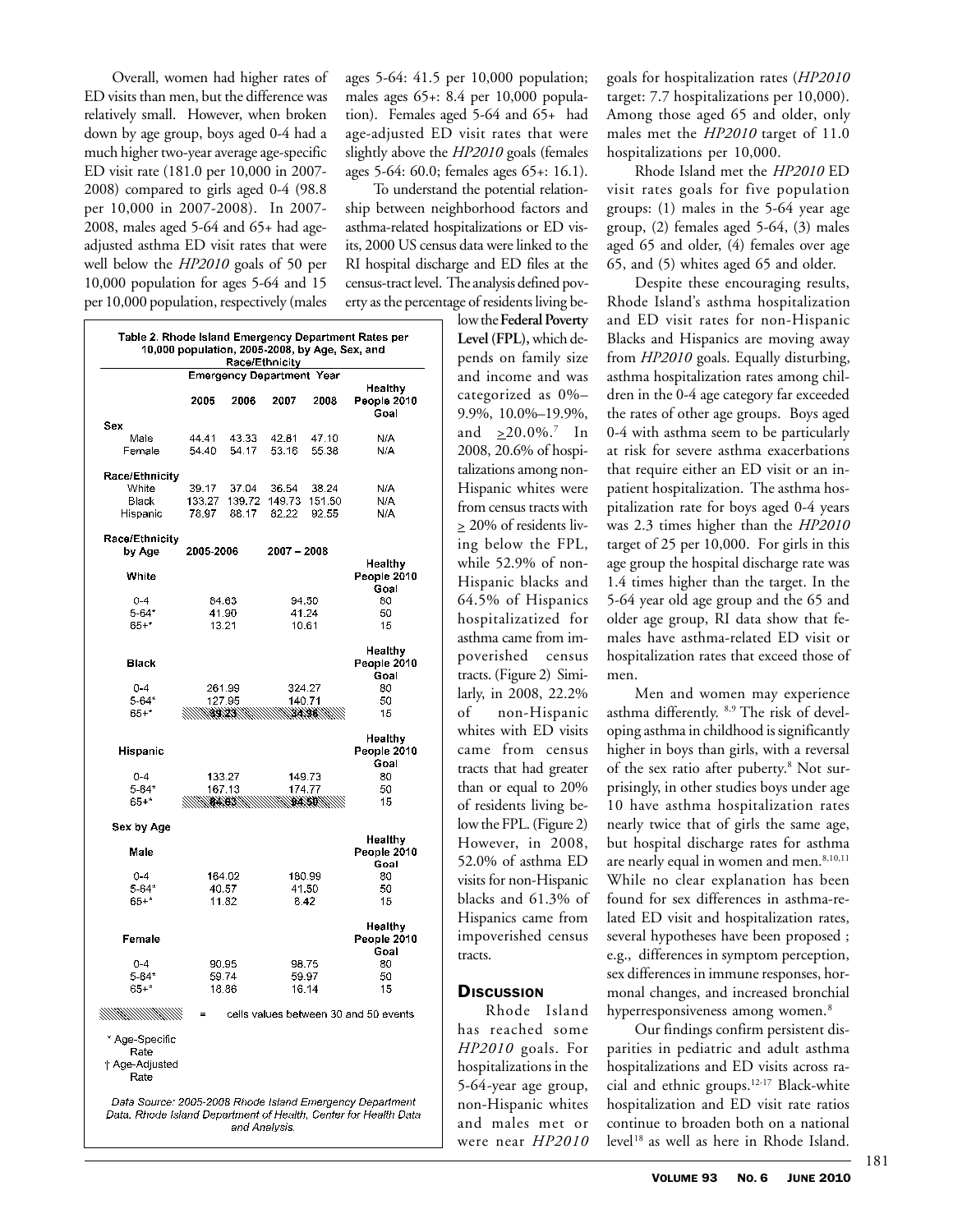

Similar increases and disparities in hospitalization and ED visit rates have been found in Hispanic children and adults nationally<sup>3</sup> as well as Rhode Island.

Racial and ethnic disparities in asthma hospitalizations and ED visits are unlikely to be affected only by health-care access factors. Neighborhood characteristics frequently associated with the development of asthma and its severity include poverty, lower-quality and more-crowded housing, elevated levels of community violence, residential racial segregation, and greater exposure to indoor and outdoor asthma-related allergens.<sup>19</sup> In our own data, those living in neighborhoods with a high percentage of families living below the FPL have much higher ED visit and hospitalization rates. Effective long-term interventions for reducing asthma hospitalizations and ED visits will require: 1. policies that reduce neighborhood-level disparities associated with poor asthma outcomes; and 2. strengthened community resiliency and social cohesion, shown to decrease asthma-inducing risk factors, such as social isolation and stress.<sup>20,21</sup>

Programs that take into account neighborhood factors to lower asthma hospitalizations and ED visits are needed. The Guide to Community Preventive Services' Task Force found that multicomponent interventions that link asthma management in primary care with strategies to eliminate asthma triggers in the

indoor home environment may result in improvement in symptom-free asthma days in addition to savings from averted costs of asthma care in the hospital.<sup>22</sup> Therefore, integrating these environmental changes, along with the use of evidenced-based asthma standards of care,<sup>23</sup> should be utilized in tandem to lower Rhode Island's asthma hospitalization and ED visit rates. A tool for implementing these changes may be the use of home-based education and home assessment provided by Certified Asthma Educators or trained providers who specialize in asthma care.

There are limitations to our study. While hospitals must report all ED and hospitalization data to the Rhode Island Department of Health, some data may not be complete and/or may be incorrect. Hospital staff enter racial/ethnic data: little is known about the accuracy of that data. Disease ascertainment and correct coding of asthma may prove difficult, especially in younger children. Finally, it is not possible to compare Rhode Island hospital and ED rates for asthma with national rates given that Rhode Island rates were calculated using *HP2010* methodology for agespecific and age adjusted-rates. The most recent national data on asthma hospitalization rates show that in 2005 there were 10.3 hospitalizations per  $10,000$  adults<sup>11</sup> and in 2006 there were 19.0 hospitalizations per 10,000 children.<sup>10</sup>

Most of our efforts have focused on the clinical management of this disease. The challenge now is to understand what affects the development and severity of asthma beyond the health care system. Addressing neighborhood-level factors external to the health care system may be critical to reducing the burden of asthma in Rhode Island.

\*All age-standardized rates were standardized to the year 2000 standard population.

#### **REFERENCES**

- US Department of Health and Human Services. Healthy People 2010: What Are Its Goals? http:/ /www.healthypeople.gov/About/goals.htm.
- 2. Agency for Healthcare Research and Quality, Rockville, MD. HCUP Statistical Brief #83: Potentially Preventable Hospitalization Rates Declined for Older Adults, 2003–2007. 2010;http:// www.hcup-us.ahrq.gov/reports/statbriefs/sb83.jsp.
- Agency for Healthcare Research and Quality -Healthcare Cost and Utilization Project. HCUP Statistical Brief #61: Potentially Preventable Hospital Stays among Hispanics, 2006. 2008. http:/ /www.hcup-us.ahrq.gov/reports/statbriefs/ sb61.pdf.
- 4. National Institute of Allergy and Infectious Diseases. Asthma A Concern for Minority Populations, NIAID Fact Sheet: NIAID. October 2001.
- 5. Lin RY, Lee GB. The gender disparity in adult asthma hospitalizations dynamically relates to age. *J Asthma* 2008;45:931-5.
- 6. Klein RJ, Schoenborn CA. Age adjustment using the 2000 projected US population. *Healthy People Statistical Notes* 2001;20:1-10.
- 7. Liu SY, Pearlman DN. Hospital readmissions for childhood asthma. *Public Health Rep.* 2009;124:65-78.
- 8. McCallister JW, Mastronarde JG. Sex differences in asthma. *J Asthma* 2008;45:853-61.
- 9. US Environmental Protection Agency. Asthma Prevalence | Report on the Environment Database. http://cfpub.epa.gov/eroe/index.cfm? fuseaction=detail.viewInd&lv=list.listByAlpha&r =201583&subtop=381.
- 10. Agency for Healthcare Research and Quality, Rockville, MD. HCUP Statistical Brief #58. Hospital Stays Related to Asthma for Children, 2006. 2008. http://www.hcup-us.ahrq.gov/reports/ statbriefs/sb58.jsp.
- 11. Agency for Healthcare Research and Quality, Rockville, MD. HCUP Statistical Brief #54: Hospital Stays Related to Asthma for Adults, 2005. http://www.hcup-us.ahrq.gov/reports/statbriefs/ sb54.jsp.
- 12. Ginde AA, Espinola JA, Camargo Jr. CA. Improved overall trends but persistent racial disparities in emergency department visits for acute asthma, 1993-2005. *J Allergy Clin Immunol* 2008;122:313-8.
- 13. Gupta RS, Springston EE, Weiss KB. Eliminating asthma disparities. *Curr Opin Pulm Med* 2009;15:72-8.
- 14. Gupta RS, Carrión-Carire V, Weiss KB. The widening black/white gap in asthma hospitalizations and mortality. *J Allergy Clin Immunol* 2006;117:351-8.